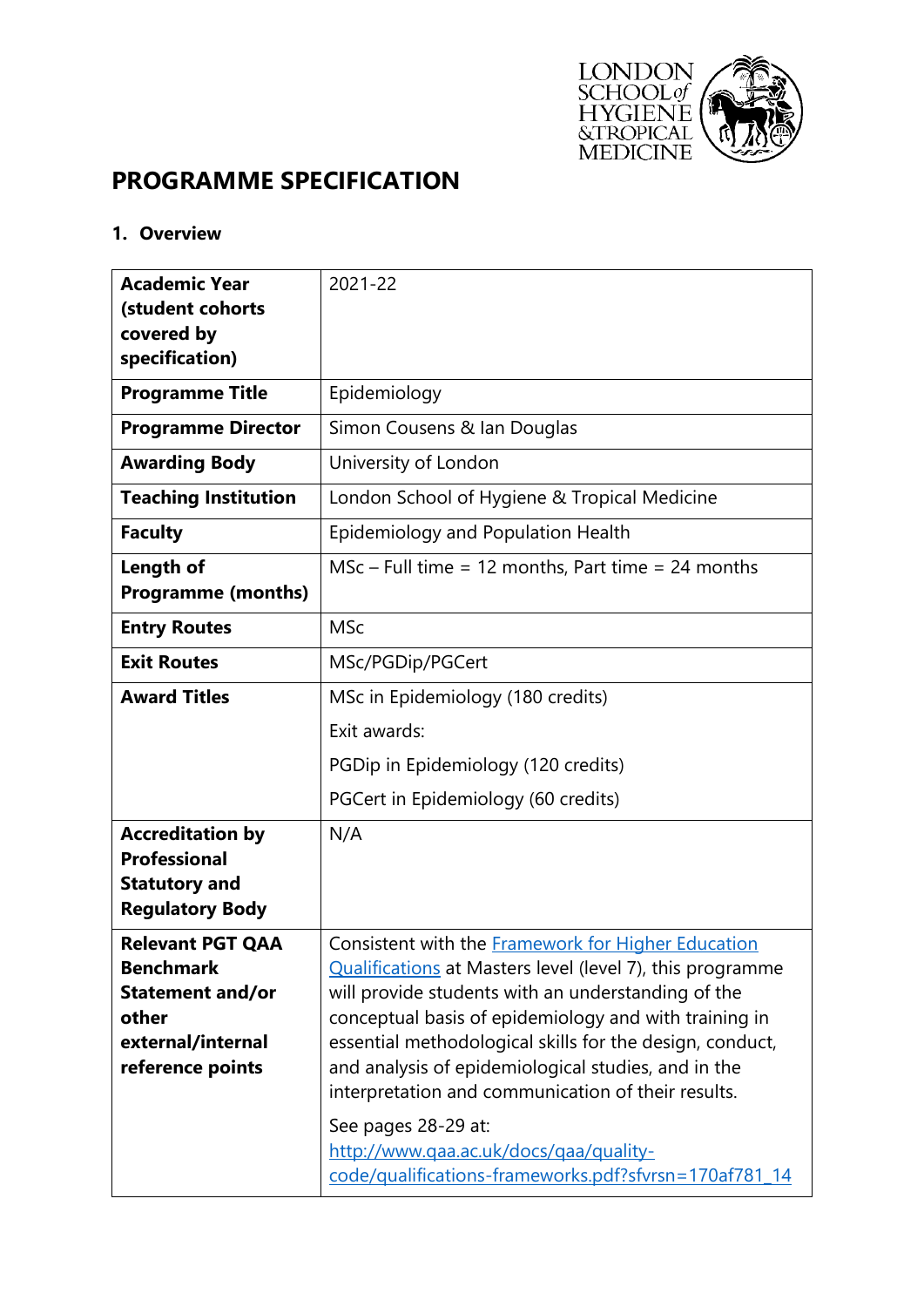| <b>Level of programme</b><br>within the<br><b>Framework for</b><br><b>Higher Education</b><br><b>Qualifications (FHEQ)</b><br><b>Total Credits</b> | All modules and awards offered under the programme<br>are at Level 7 (also known as 'M' Masters level) of the<br>Framework for Higher Education Qualifications in<br>England, Wales & Northern Ireland (FHEQ).<br>For further information, please see<br>http://www.qaa.ac.uk/docs/qaa/quality-<br>code/qualifications-frameworks.pdf?sfvrsn=170af781_14<br><b>CATS: 180</b><br><b>ECTS: 90</b>                                                                                                                                                                                 |  |  |  |
|----------------------------------------------------------------------------------------------------------------------------------------------------|---------------------------------------------------------------------------------------------------------------------------------------------------------------------------------------------------------------------------------------------------------------------------------------------------------------------------------------------------------------------------------------------------------------------------------------------------------------------------------------------------------------------------------------------------------------------------------|--|--|--|
| <b>HECoS Code</b>                                                                                                                                  | 101335                                                                                                                                                                                                                                                                                                                                                                                                                                                                                                                                                                          |  |  |  |
| <b>Mode of Delivery</b>                                                                                                                            | Our ambition is to open our London campus for as much<br>activity as possible but we are mindful that the outbreak<br>of COVID-19 is unprecedented and has the potential to<br>influence the delivery of education around the world for<br>some time to come. We will monitor the pandemic and<br>associated Government restrictions carefully and adjust<br>our plans accordingly.<br>As part of our response to the ongoing pandemic LSHTM<br>developed a flexible learning model allowing a switch<br>between face-to-face and digital delivery as<br>circumstances dictate. |  |  |  |
| <b>Mode and Period of</b><br><b>Study</b>                                                                                                          | Full time (12 months) or part time/split time (max 24<br>months)                                                                                                                                                                                                                                                                                                                                                                                                                                                                                                                |  |  |  |
| <b>Cohort Entry Points</b>                                                                                                                         | Annually in September                                                                                                                                                                                                                                                                                                                                                                                                                                                                                                                                                           |  |  |  |
| <b>Language of Study</b>                                                                                                                           | English                                                                                                                                                                                                                                                                                                                                                                                                                                                                                                                                                                         |  |  |  |
| <b>Re-sit Policy</b>                                                                                                                               | https://www.lshtm.ac.uk/sites/default/files/academic-<br>manual-chapter-08a.pdf                                                                                                                                                                                                                                                                                                                                                                                                                                                                                                 |  |  |  |
| <b>Extenuating</b><br><b>Circumstances Policy</b>                                                                                                  | https://www.lshtm.ac.uk/sites/default/files/academic-<br>manual-chapter-07.pdf                                                                                                                                                                                                                                                                                                                                                                                                                                                                                                  |  |  |  |
| Programme<br><b>Description</b>                                                                                                                    | This programme equips students with the knowledge and<br>statistical skills to make valuable contributions to medical<br>research as well as public health in low-, middle- and<br>high-income countries. Epidemiological methods<br>underpin clinical medical research, public health practice<br>and health care evaluation to investigate the causes of<br>disease and to evaluate interventions to prevent or<br>control disease.<br>For further information, please see<br>www.lshtm.ac.uk/study/masters/mse.html                                                          |  |  |  |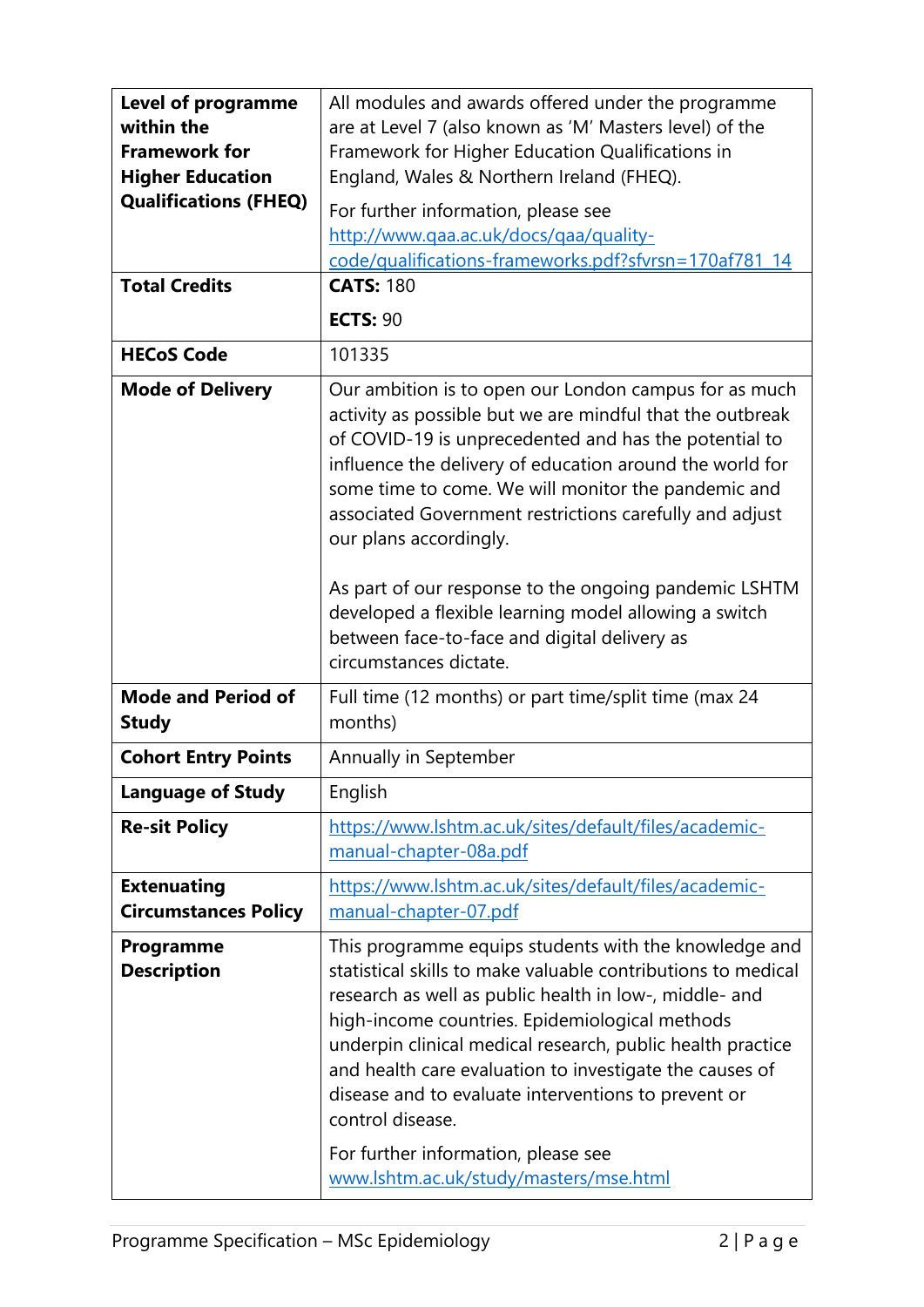| <b>Date of Introduction</b><br>of Programme                            | September 1979 |
|------------------------------------------------------------------------|----------------|
| Date of production /<br>revision of this<br>programme<br>specification | November 2020  |

# **2. Programme Aims & Learning Outcomes**

## **Educational aims of the programme**

The aim of the programme – consistent with LSHTM's mission to improve health worldwide – is to equip students with the knowledge and skills to make valuable contributions to both epidemiological research and public health. Epidemiological methods underpin clinical medical research, public health practice and health care evaluation to investigate the causes of disease, and to evaluate interventions to prevent or control disease. Epidemiology is a key discipline for understanding and improving global health. This programme covers both infectious and noncommunicable disease epidemiology, and has a substantial statistical component.

# **Programme Learning Outcomes**

By the end of the programme – drawing on material taught across different modules and assessed in a variety of ways, students will be able to:

- i) demonstrate advanced knowledge and awareness of the role of epidemiology and its contribution to other health-related disciplines;
- ii) choose appropriate designs and develop detailed protocols for epidemiological studies;
- iii) enter and manage computerised epidemiological data and carry out appropriate statistical analyses;
- iv) assess the results of epidemiological studies (their own or other investigators'), including critical appraisal of the study question, study design, methods and conduct, statistical analyses and interpretation.

## **Teaching and Learning Strategy**

The programme is taught through a variety of teaching methods including: lectures, small group seminars, computer practicals, and group work with peers. All elements of the programme have specific intended learning outcomes, with content designed to help students achieve these outcomes. Students are expected to learn through both directed and self-directed study.

## **Assessment Strategy**

The programme is assessed through individual module assessments (which may include essays, other written coursework, short written exams, practical exams, group work, presentations or other methods), formal summer exams, and a project report. Such tasks are designed to assess, via the most appropriate method, whether learning outcomes have been achieved.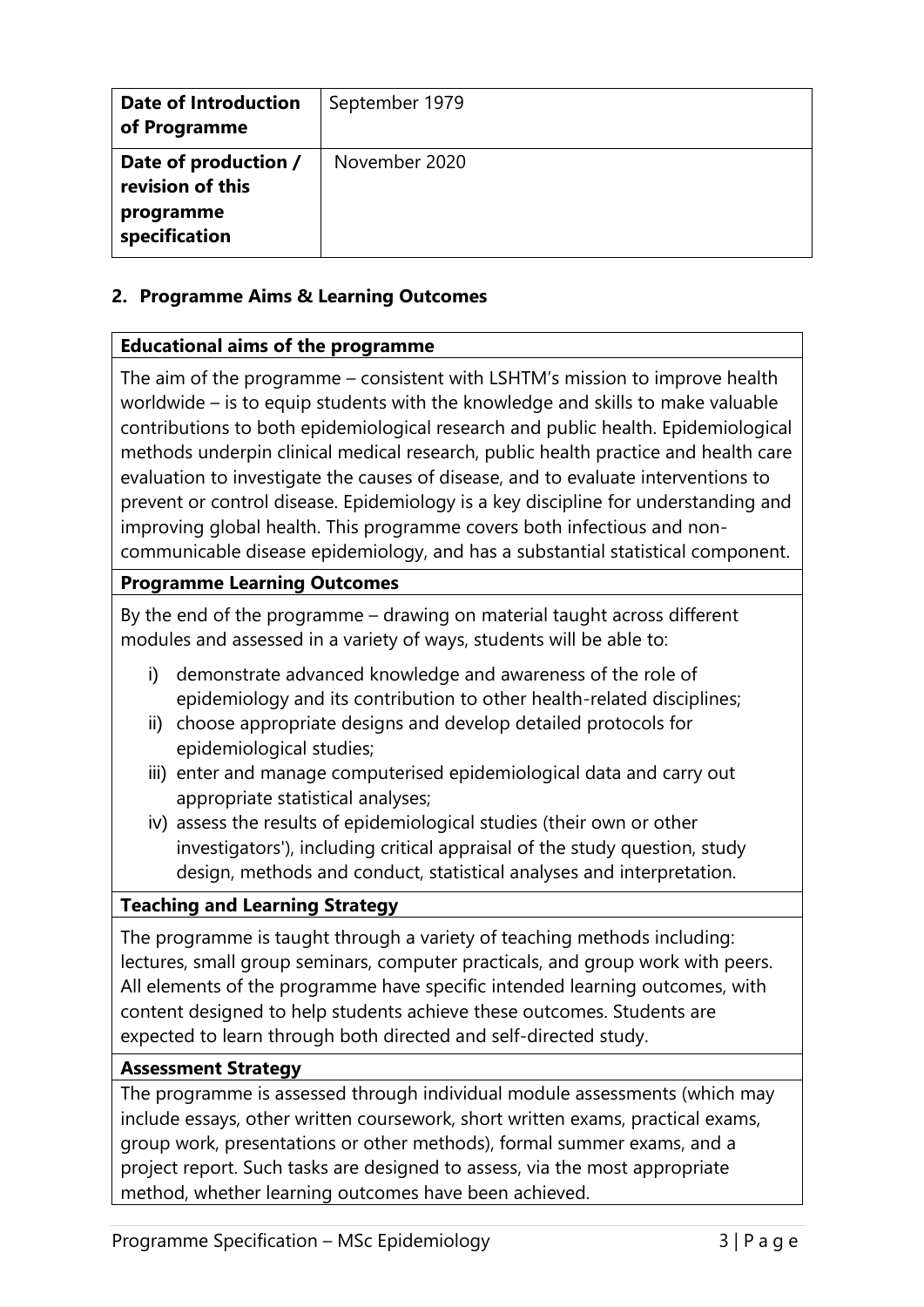# **3. Programme Structure and features, modules, credit assignment and award requirements**

| <b>Full-time Masters</b>   | Term 1 | Term 2 | Term 3 | <b>Total Credits</b> |
|----------------------------|--------|--------|--------|----------------------|
| <b>Compulsory Modules</b>  |        |        |        |                      |
| <b>Recommended Modules</b> |        |        |        |                      |
| Projects                   |        |        |        |                      |

Module information is correct at the time of publication, but minor amendments may be made subject to approval as detailed in Chapter 3 of the LSHTM Academic [Manual.](https://www.lshtm.ac.uk/sites/default/files/academic-manual-chapter-03.pdf) Optional (i.e. recommended non-compulsory) modules listed are indicative and may change from year to year. [https://www.lshtm.ac.uk/study/courses/changes](https://www.lshtm.ac.uk/study/courses/changes-courses)[courses](https://www.lshtm.ac.uk/study/courses/changes-courses)

| <b>Term</b>    | <b>Slot</b>    | <b>Module</b><br>Code | <b>Module Title</b>                                            | <b>Module Type</b><br>(compulsory or<br>recommended) | <b>Credits</b><br>(CATS) |
|----------------|----------------|-----------------------|----------------------------------------------------------------|------------------------------------------------------|--------------------------|
| 1              | AB1            | 2033                  | <b>Clinical Trials</b>                                         | Compulsory                                           | 10 <sup>°</sup>          |
| 1              | AB1            | 2056                  | Compulsory<br>Epidemiology in Practice                         |                                                      | 15                       |
| 1              | AB1            | 2007                  | <b>Extended Epidemiology</b><br>Compulsory                     |                                                      | 15                       |
| 1              | <b>B1</b>      | 2484                  | Epidemiology and -omics                                        | Compulsory                                           | 5                        |
| 1              | AB1            | 2021                  | <b>Statistics for EPH</b>                                      | Compulsory                                           | 15                       |
| $\overline{2}$ | C <sub>1</sub> | 2400                  | Study Design: Writing a Study<br>Proposal                      | Compulsory                                           | 15                       |
| $\overline{2}$ | C <sub>2</sub> | 2402                  | <b>Statistical Methods in</b><br>Epidemiology                  | Compulsory                                           | 15                       |
| $\overline{2}$ | D <sub>1</sub> | 2407                  | Epidemiology of Non-<br><b>Communicable Diseases</b>           | Recommended                                          | 15                       |
| $\overline{2}$ | D <sub>1</sub> | 2464                  | Modelling & the Dynamics of<br><b>Infectious Diseases</b>      | Recommended                                          | 15                       |
| $\overline{2}$ | D <sub>1</sub> | 2472                  | Social Epidemiology                                            | Recommended                                          | 15                       |
| $\overline{2}$ | D <sub>1</sub> | 3135                  | Spatial Epidemiology in Public<br>Health                       | Recommended                                          | 15                       |
| $\overline{2}$ | D <sub>2</sub> | 1301                  | Environmental Epidemiology<br>Recommended                      |                                                      | 15                       |
| $\overline{2}$ | D <sub>2</sub> | 2437                  | Epidemiology of Infectious<br>Recommended<br><b>Diseases</b>   |                                                      | 15                       |
| $\overline{3}$ | E              | 2412                  | Advanced Statistical Methods in<br>Recommended<br>Epidemiology |                                                      | 15                       |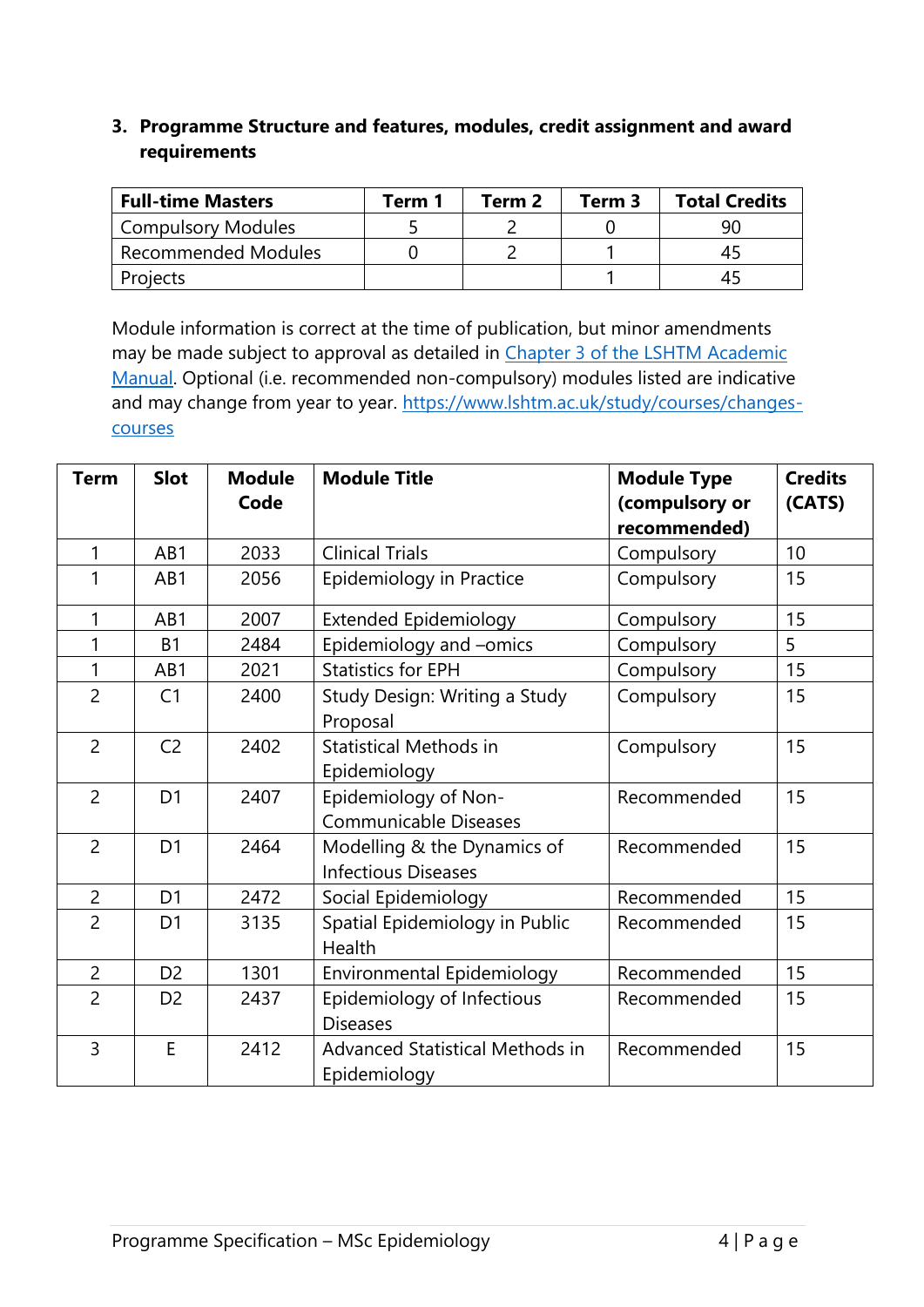# **Contact Time**

Student contact time refers to the tutor-mediated time allocated to teaching, provision of guidance and feedback to students. This time includes activities that take place in face-to-face contexts such as on-campus lectures, seminars, demonstrations, tutorials, supervised laboratory workshops, practical classes, project supervision and external fieldwork or visits, as well as where tutors are available for one-to-one discussions and interaction by email. Student contact time also includes tutor-mediated activities that take place in online environments, which may be synchronous (using real-time digital tools such as Zoom or Blackboard Collaborate Ultra) or asynchronous (using digital tools such as tutor-moderated discussion forums or blogs often delivered through the School's virtual learning environment, Moodle). Module contact time will be defined in the individual module specifications and provided to students at the start of their programme.

This definition is based on the one provided by the [Quality Assurance Agency for](https://www.qaa.ac.uk/docs/qaa/quality-code/contact-hours-guidance.pdf)  [Higher Education \(QAA\) Explaining contact hours \(2011\)](https://www.qaa.ac.uk/docs/qaa/quality-code/contact-hours-guidance.pdf) guidance document, page [4 available here.](https://www.qaa.ac.uk/docs/qaa/quality-code/contact-hours-guidance.pdf) Student contact time, together with time allocated for independent study and assessment, determines the total student study hours for a module or programme. Although there are separate hours allocated for each of these activities, they should always be clearly linked together to support effective learning. The London School of Hygiene and Tropical Medicine (LSHTM) defines high quality contact time as structured, focused, purposeful and interactive.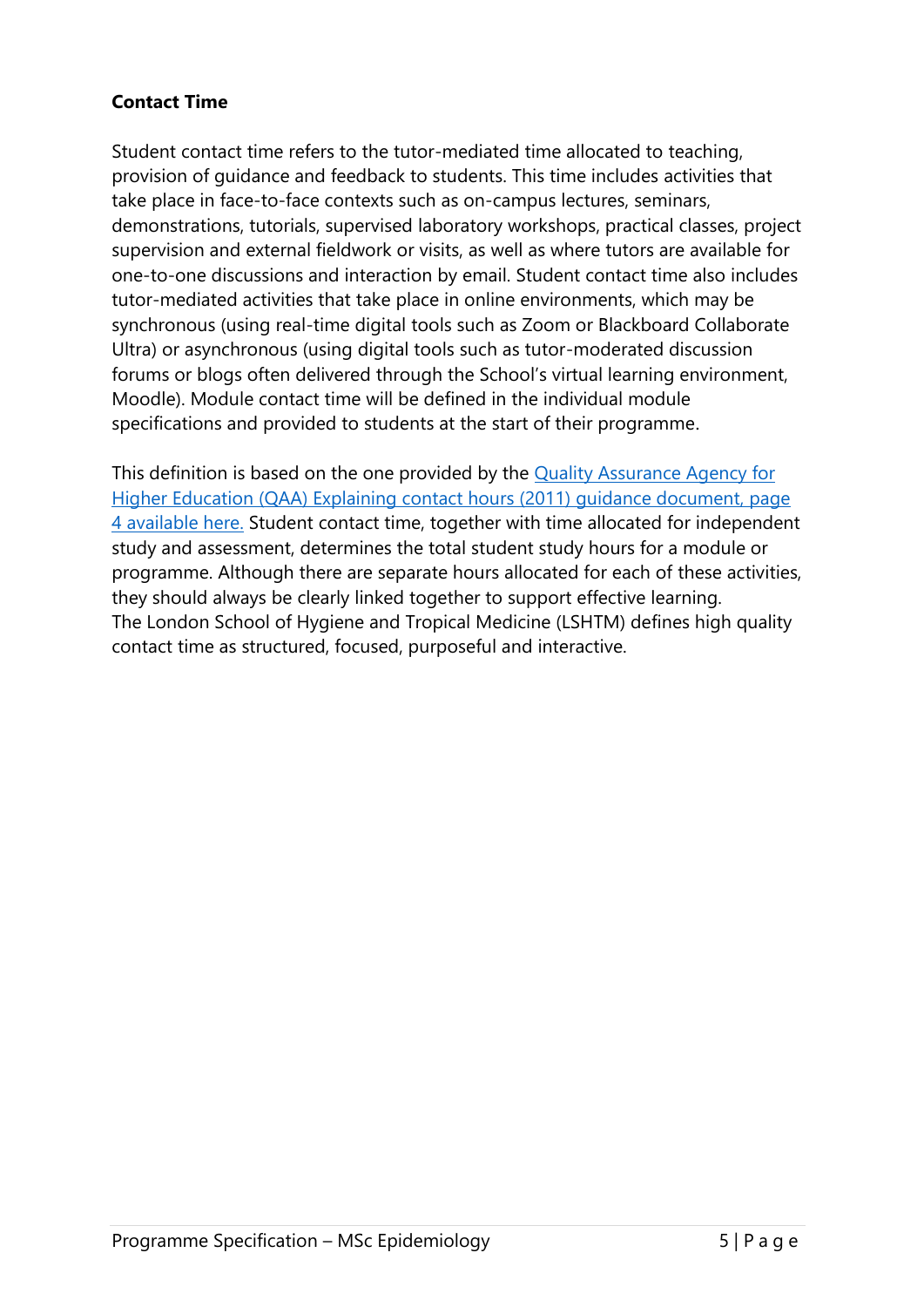# **4: Entry Requirements**

#### **Criteria for admission**

#### **General entrance requirements**

Applicants must normally satisfy LSHTM's general entrance requirements and additional programme-specific entrance requirements to be considered for admission. Applications must be submitted in accordance with the procedures and deadlines given in the web-based or printed prospectus.

In order to be admitted to a postgraduate taught degree programme of the London School of Hygiene & Tropical Medicine, an applicant must:

a) hold a first degree at Second Class Honours standard in a relevant discipline, a registrable qualification appropriate to the programme of study to be followed, in medicine, dentistry or veterinary studies, or another degree of equivalent awarded by an overseas institution recognised by UK Naric or Barrons.

## **OR**

b) hold a professional qualification appropriate to the programme of study to be followed obtained by written examinations and judged by the LSHTM to be equivalent to a Second Class Honours degree or above.

## **OR**

c) have relevant professional experience or training which is judged by the LSHTM to be equivalent to a Second Class Honours degree or above.

## **AND**

satisfy any additional requirements where prescribed for admission to a specific programme.

Entry to the MSc Epidemiology is highly competitive and applicants are recommended to have a second-class honours degree from a UK university, or an overseas qualification of an equivalent standard. Additional usual requirements for the MSc Epidemiology are also:

a) that a student should also show evidence of numeracy skills (e.g. A level Mathematics or Statistics or a module with a good mark in their university degree)